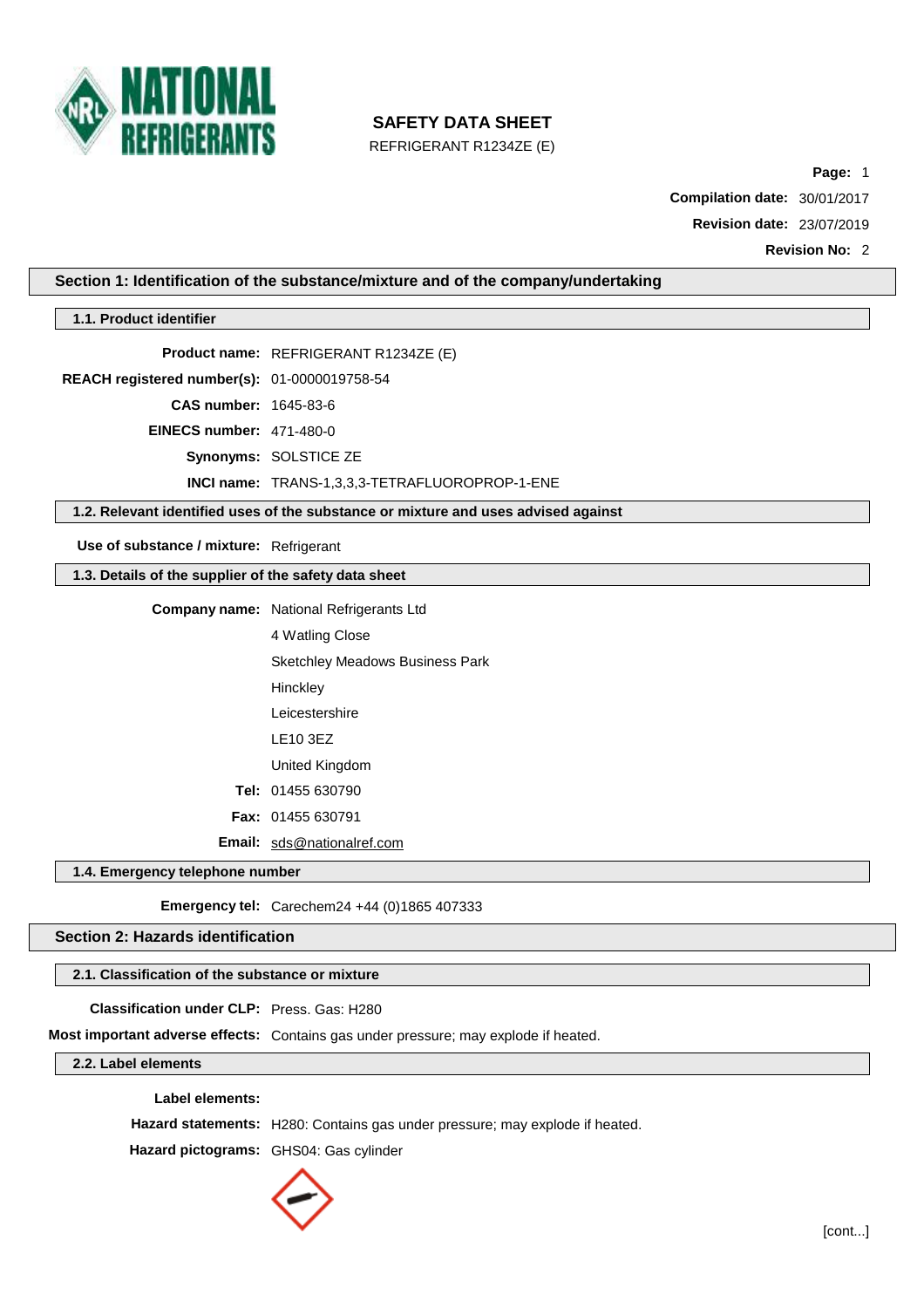### REFRIGERANT R1234ZE (E)

**Page:** 2

**Signal words:** Warning

**Precautionary statements:** P260: Do not breathe vapours.

P280: Wear protective gloves/protective clothing/eye protection/face protection. P284: Wear respiratory protection.

P308+P311: IF exposed or concerned: Call a POISON CENTER or doctor.

P410+P403: Protect from sunlight. Store in a well-ventilated place.

### **2.3. Other hazards**

**PBT:** This product is not identified as a PBT/vPvB substance.

### **Section 3: Composition/information on ingredients**

### **3.1. Substances**

**Chemical identity:** REFRIGERANT R1234ZE (E)

**CAS number:** 1645-83-6

**EINECS number:** 471-480-0

**REACH registered number(s):** 01-0000019758-54

### **Section 4: First aid measures**

### **4.1. Description of first aid measures**

|                            | <b>Skin contact:</b> Rapid evaporation of liquid may cause frostbite. If frostbite has occurred call a physician. |
|----------------------------|-------------------------------------------------------------------------------------------------------------------|
|                            | Remove all contaminated clothes and footwear immediately unless stuck to skin.                                    |
|                            | Drench the affected skin with running water for 10 minutes or longer if substance is still                        |
|                            | on skin. Consult a doctor.                                                                                        |
|                            | Eye contact: Bathe the eye with running water for 15 minutes. Transfer to hospital for specialist                 |
|                            | examination.                                                                                                      |
|                            | Ingestion: * Ingestion is unlikely due to its physical properties and is not expected to be dangerous.            |
|                            | Since this product is a gas, refer to the inhalation section.                                                     |
|                            | <b>Inhalation:</b> * Remove casualty from exposure ensuring one's own safety whilst doing so. Get                 |
|                            | medical attention if irritation develops and presists. In high concentrations may cause                           |
|                            | asphyxiation.                                                                                                     |
|                            | 4.2. Most important symptoms and effects, both acute and delayed                                                  |
|                            | <b>Skin contact:</b> There may be irritation and redness at the site of contact. Frost-bite may occur causing     |
|                            | the affected area to become white and numb.                                                                       |
|                            | Eye contact: There may be severe pain. Corneal burns may occur. May cause permanent damage.                       |
| Ingestion: Not applicable. |                                                                                                                   |
|                            |                                                                                                                   |
|                            | <b>Inhalation:</b> Inhalation may produce the following symptoms: Shortness of breath, dizziness,                 |
|                            | weakness, nausea, headache, narcosis, irregular cardiac activity. Causes asphyxiation                             |
|                            | in high concentrations. May cause cardiac arrhythmia. The victim will not realize that                            |
|                            | he/she is suffocating.                                                                                            |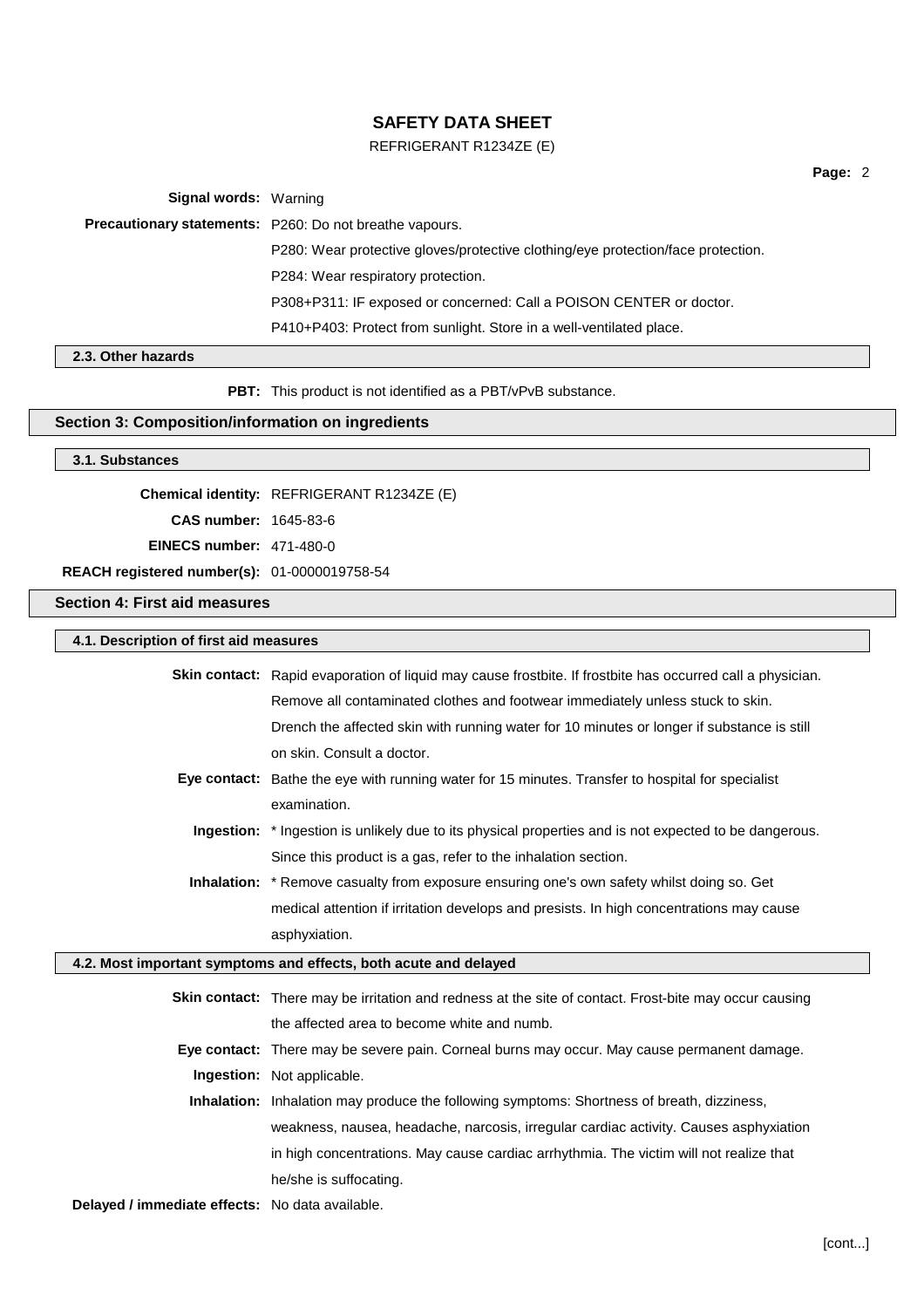### REFRIGERANT R1234ZE (E)

**4.3. Indication of any immediate medical attention and special treatment needed**

**Immediate / special treatment:** \* No data available.

### **Section 5: Fire-fighting measures**

#### **5.1. Extinguishing media**

**Extinguishing media:** \* Suitable extinguishing media for the surrounding fire should be used. Water fog. Dry chemical powder. Alcohol resistant foam. Carbon dioxide. Cool cylinders with water spray.

### **5.2. Special hazards arising from the substance or mixture**

**Exposure hazards:** \* Non flamable gas. Pressure build up. Fire or intense heat may cause violent rupture of packages. In combustion emits toxic fumes of hydrogen fluoride.

#### **5.3. Advice for fire-fighters**

**Advice for fire-fighters:** Wear protective clothing to prevent contact with skin and eyes. Wear self-contained breathing apparatus.

### **Section 6: Accidental release measures**

| <b>Personal precautions:</b> Vapours heavier than air and can cause suffocation by reducing oxygen available for |
|------------------------------------------------------------------------------------------------------------------|
| breathing. Ventilate the area, especially low or enclosed places where heavy vapours                             |
| might collect. Avoid skin contact with leaking liquid (danger of frostbite).                                     |

#### **6.2. Environmental precautions**

**Environmental precautions:** Should not be released into the environment. The product evaporates readily. Prevent from entering sewers, basements and work pits, or any place where the accumulation can be dangerous. Stop release if safe to do so.

#### **6.3. Methods and material for containment and cleaning up**

**Clean-up procedures:** Material evaporates. Ventilate the area, especialy low or enclosed places where heavy vapours might collect.

#### **6.4. Reference to other sections**

**Reference to other sections:** Refer to section 8 of SDS.

#### **Section 7: Handling and storage**

### **7.1. Precautions for safe handling**

**Handling requirements:** Ensure there is sufficient ventilation of the area. Ensure there is exhaust ventilation of

the area. Do not handle in a confined space.

#### **7.2. Conditions for safe storage, including any incompatibilities**

**Storage conditions:** Keep container tightly closed. Keep away from direct sunlight. Store in a cool, well

ventilated area. Store at temperatures not exceeding 45 ° C.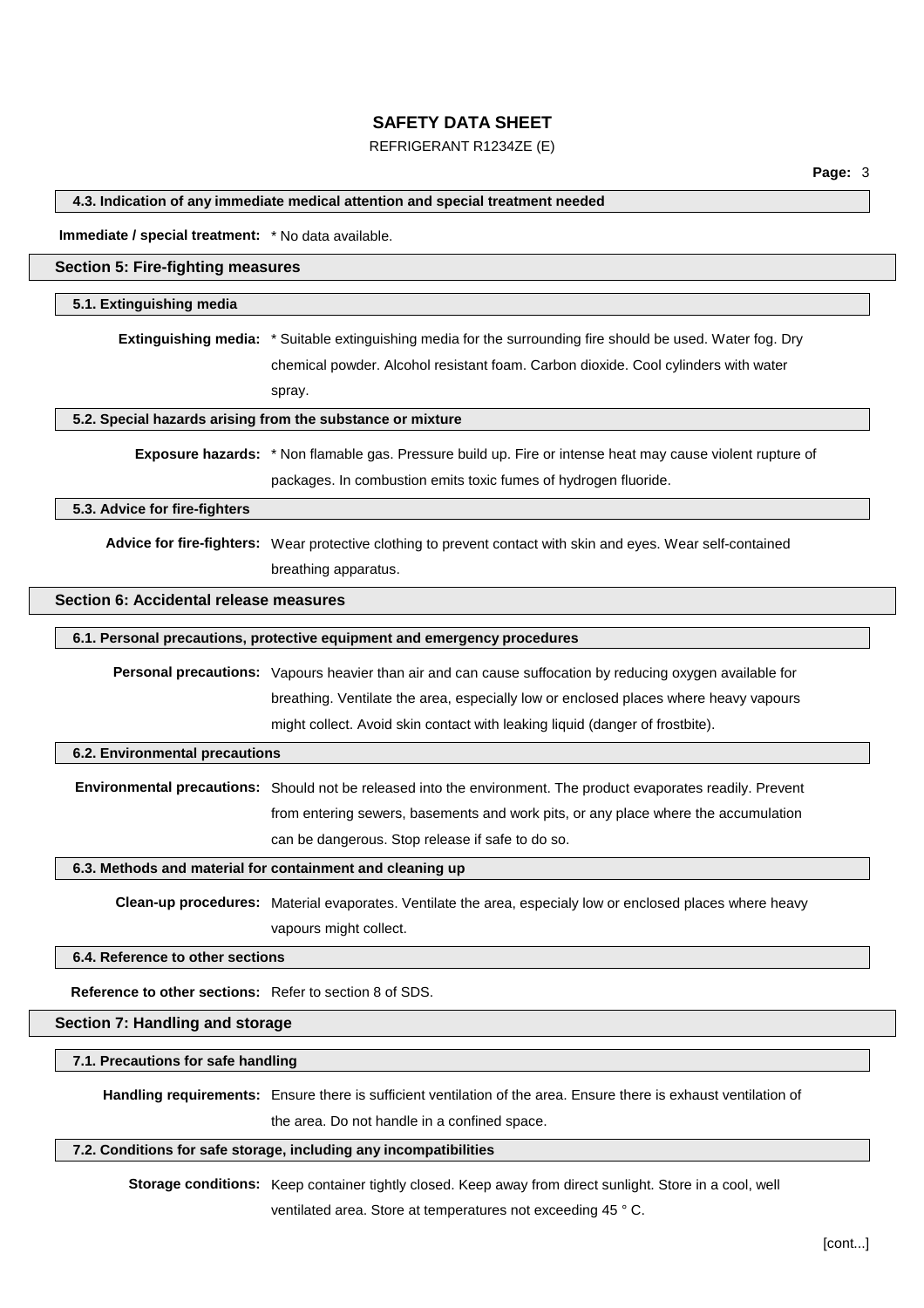### REFRIGERANT R1234ZE (E)

**Suitable packaging:** Must only be kept in original packaging.

**7.3. Specific end use(s)**

**Specific end use(s):** \* Refrigerant PC16: Heat transfer fluids.

**Section 8: Exposure controls/personal protection**

#### **8.1. Control parameters**

### **Workplace** exposure limits: **Respirable** dust

| State | 8 hour TWA | 15 min. STEL | 8 hour TWA | 15 min. STEL             |
|-------|------------|--------------|------------|--------------------------|
| UK    | 800 ppm    |              |            | $\overline{\phantom{0}}$ |

### **DNEL/PNEC Values**

### **REFRIGERANT R1234ZE (E)**

| Type        | Exposure          | Value              | Population | Effect   |
|-------------|-------------------|--------------------|------------|----------|
| <b>DNEL</b> | <b>Inhalation</b> | 3902 mg/m3         | Workers    | Systemic |
| <b>DNEL</b> | <b>Inhalation</b> | 830 mg/m3          | Consumers  | Systemic |
| <b>PNEC</b> | Fresh water       | $0.1 \text{ mg}/1$ | -          |          |

### **8.2. Exposure controls**

| <b>Engineering measures:</b> Ensure there is sufficient ventilation of the area. Ensure there is exhaust ventilation of |
|-------------------------------------------------------------------------------------------------------------------------|
| the area. Use only in closed systems. Ensure all engineering measures mentioned in                                      |
| section 7 of SDS are in place.                                                                                          |
| Respiratory protection: Self-contained breathing apparatus must be available in case of emergency. Vapours              |
| are heavier than air and can cause suffocation by reducing the oxygen available for                                     |
| breathing.                                                                                                              |
| Hand protection: Protective gloves. Material: Low temperature resistant gloves. The suitability for a                   |
| specific workplace should be discussed with the producers of the protective gloves.                                     |
| <b>Eye protection:</b> Safety glasses with side-shields. Face-shield. Ensure eye bath is to hand.                       |
| <b>Skin protection:</b> Protective clothing. Boots.                                                                     |
| <b>Environmental:</b> * Refer to specific Member State legislation for requirements under Community                     |
| environmental legislation. Gas escapes to be kept to the minimum by engineering                                         |
| processes and operating methods.                                                                                        |

### **Section 9: Physical and chemical properties**

|  |  | 9.1. Information on basic physical and chemical properties |
|--|--|------------------------------------------------------------|
|--|--|------------------------------------------------------------|

**State:** Liquified gas **Colour:** Colourless **Odour:** Characteristic odour

### **Solubility in water:** Slightly soluble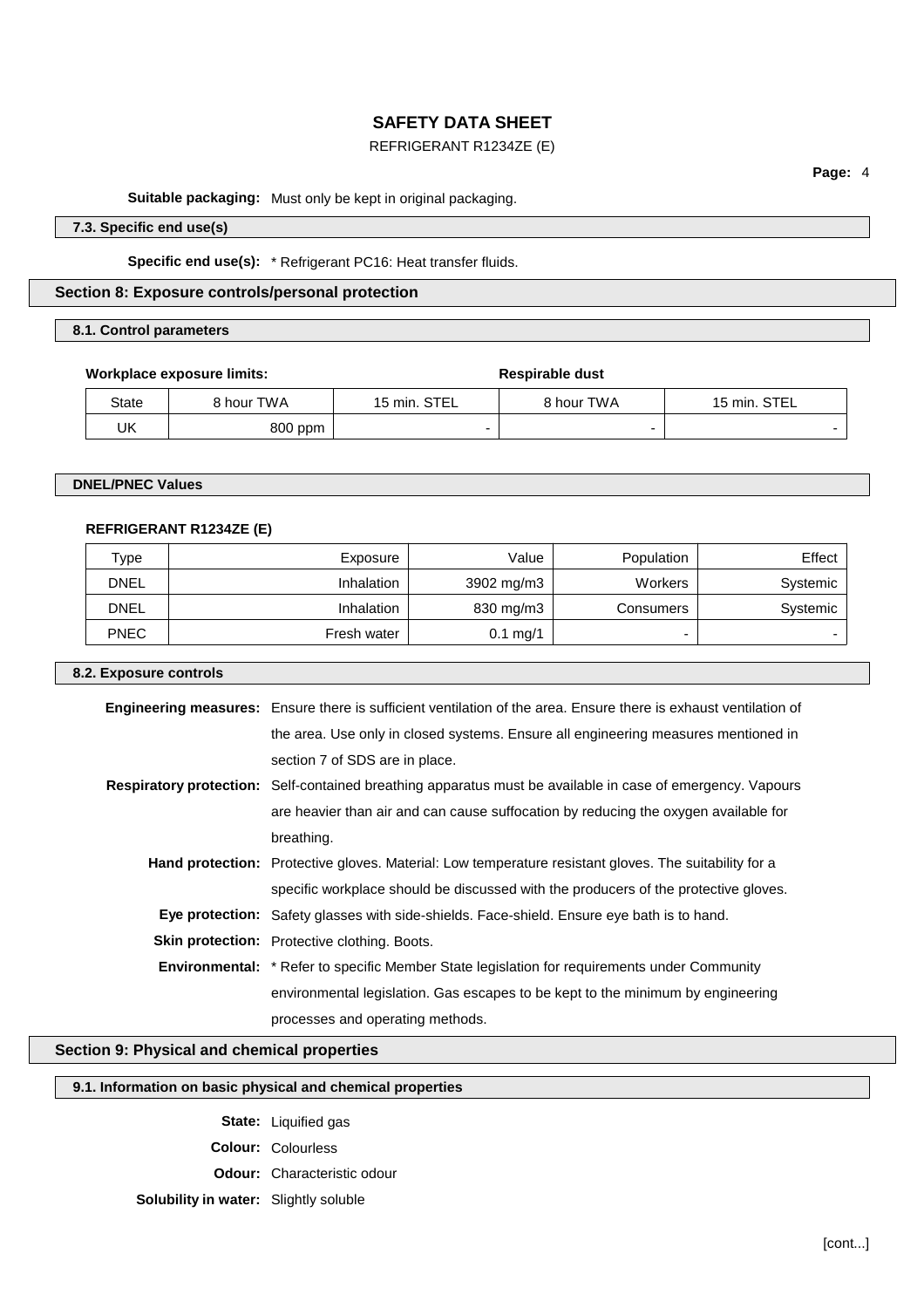### REFRIGERANT R1234ZE (E)

**Part.coeff. n-octanol/water:** 1.6 **Autoflammability°C:** 368

**Boiling point/range°C:** -19 **Flash point°C:** Not applicable.

**Vapour pressure:** 4271 hPa at 20oC **Relative density:** 4 (air=1)

### **9.2. Other information**

**Other information:** \* R1234ze: Dencity 1.17 g/cm3 @ 21.1degC; Vapour Pressure 11.152 hPa @ 54.4 degC.

#### **Section 10: Stability and reactivity**

**10.1. Reactivity**

**Reactivity:** Stable under recommended transport or storage conditions.

**10.2. Chemical stability**

**Chemical stability:** Stable under normal conditions.

#### **10.3. Possibility of hazardous reactions**

**Hazardous reactions:** Hazardous reactions will not occur under normal transport or storage conditions.

**10.4. Conditions to avoid**

**Conditions to avoid:** Direct sunlight. Heat. Hot surfaces. Flames.

**10.5. Incompatible materials**

**Materials to avoid:** Alkali metals. Finely powdered metals.

**10.6. Hazardous decomposition products**

**Haz. decomp. products:** In combustion emits toxic fumes of hydrogen fluoride.

### **Section 11: Toxicological information**

### **11.1. Information on toxicological effects**

**Toxicity values:**

| ിറute | ipecies                  | Test             | 'alue     | Units |
|-------|--------------------------|------------------|-----------|-------|
|       | <b>DAT</b><br>$\sqrt{2}$ | $\mathsf{LCO}^-$ | uuu<br>zu | ppmV  |

#### **Symptoms / routes of exposure**

|                                                 | <b>Skin contact:</b> There may be irritation and redness at the site of contact. Frost-bite may occur causing |
|-------------------------------------------------|---------------------------------------------------------------------------------------------------------------|
|                                                 | the affected area to become white and numb.                                                                   |
|                                                 | Eye contact: There may be severe pain. Corneal burns may occur. May cause permanent damage.                   |
|                                                 | <b>Ingestion:</b> Not applicable.                                                                             |
|                                                 | Inhalation: Inhalation may produce the following symptoms: Shortness of breath, dizziness,                    |
|                                                 | weakness, nausea, headache, narcosis, irregular cardiac activity. Causes asphyxiation                         |
|                                                 | in high concentrations. May cause cardiac arrhythmia. The victim will not realize that                        |
|                                                 | he/she is suffocating.                                                                                        |
| Delayed / immediate effects: No data available. |                                                                                                               |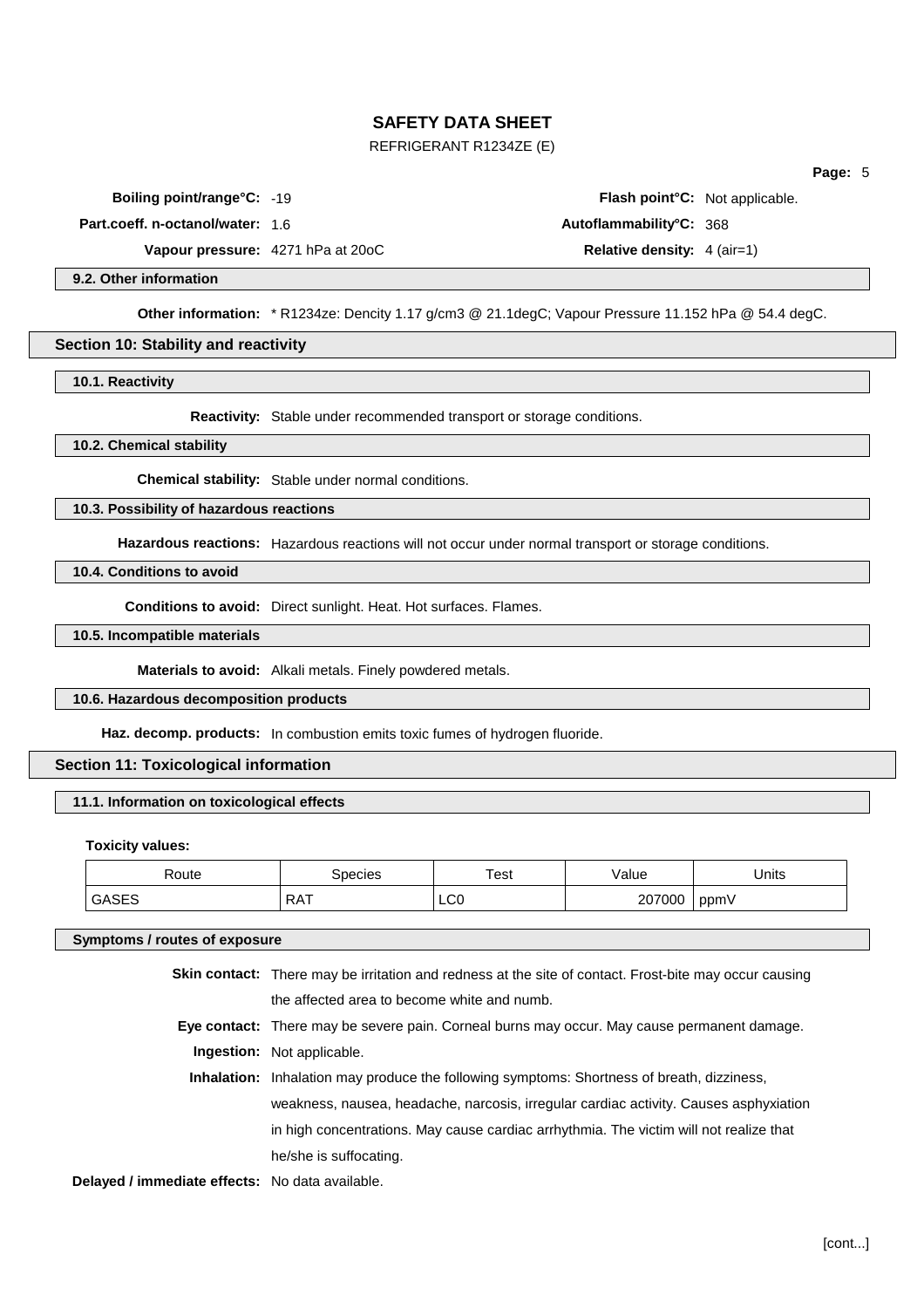### REFRIGERANT R1234ZE (E)

**Page:** 6

### **Section 12: Ecological information**

### **12.1. Toxicity**

### **Ecotoxicity values:**

| <b>Species</b> | Test            | Value         | Units |
|----------------|-----------------|---------------|-------|
| <b>FISH</b>    | LC <sub>0</sub> | 117           | mq/l  |
| ALGAE          | <b>NOEC</b>     | $>170$   mg/l |       |
| Daphnia magna  | 48H EC50        | >160          | mg/l  |

### **12.2. Persistence and degradability**

**Persistence and degradability:** Not readily biodegradable.

#### **12.3. Bioaccumulative potential**

**Bioaccumulative potential:** \* No bioaccumulation potential.

**12.4. Mobility in soil**

**Mobility:** Not applicable.

### **12.5. Results of PBT and vPvB assessment**

**PBT identification:** This product is not identified as a PBT/vPvB substance.

#### **12.6. Other adverse effects**

**Other adverse effects:** Ozone Depletion Potential (ODP): 0 (R11 = 1) R1234ze Global Warming Potential

(GWP)=7 (CO2=1).

### **Section 13: Disposal considerations**

### **13.1. Waste treatment methods**

|                                                   | <b>Disposal operations:</b> Recover to a recovery cylinder and return to a refrigerant recovery facility. Product    |
|---------------------------------------------------|----------------------------------------------------------------------------------------------------------------------|
|                                                   | evaporates.                                                                                                          |
|                                                   | <b>Recovery operations:</b> Consult manufacturer or supplier for information regarding recovery and recycling of the |
|                                                   | product. If recovery is not possible, incinerat at a licensed installation.                                          |
| Waste code number: 14 06 01                       |                                                                                                                      |
| <b>Disposal of packaging:</b> Return to supplier. |                                                                                                                      |
|                                                   | <b>NB:</b> The user's attention is drawn to the possible existence of regional or national                           |
|                                                   | regulations regarding disposal.                                                                                      |

### **Section 14: Transport information**

### **14.1. UN number**

**UN number:** UN3163

### **14.2. UN proper shipping name**

**Shipping name:** LIQUEFIED GAS, N.O.S.